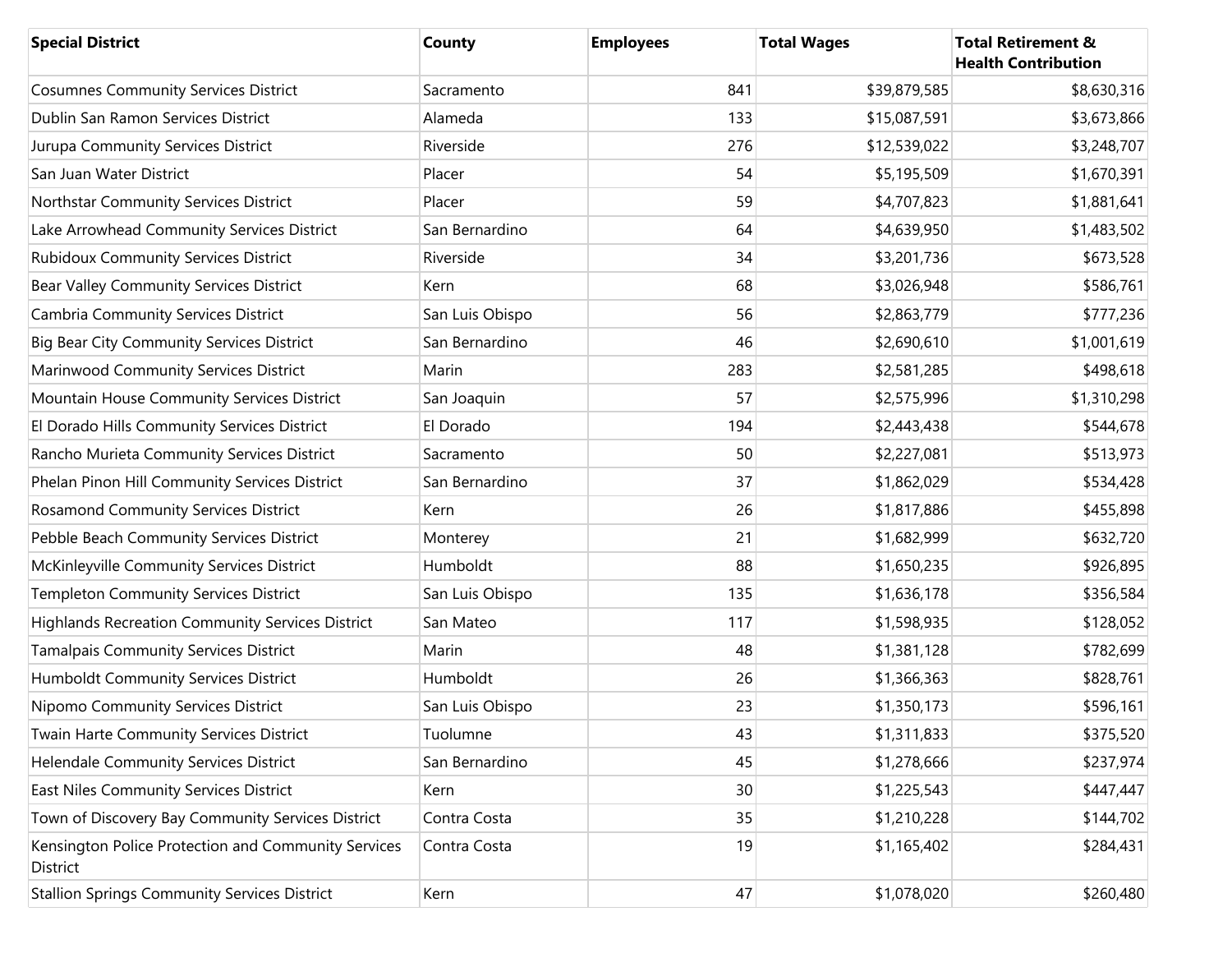| Hidden Valley Lake Community Services District    | Lake            | 18  | \$1,045,225 | \$426,752 |
|---------------------------------------------------|-----------------|-----|-------------|-----------|
| <b>Groveland Community Services District</b>      | Tuolumne        | 26  | \$1,042,974 | \$355,259 |
| <b>Cameron Park Community Services District</b>   | El Dorado       | 109 | \$1,037,633 | \$205,302 |
| Lake Shastina Community Services District         | Siskiyou        | 43  | \$1,035,043 | \$236,486 |
| <b>Salton Community Services District</b>         | Imperial        | 31  | \$1,009,957 | \$212,769 |
| Brooktrails Township Community Services District  | Mendocino       | 18  | \$938,625   | \$359,275 |
| Vandenberg Village Community Services District    | Santa Barbara   | 15  | \$924,979   | \$313,669 |
| Pauma Valley Community Services District          | San Diego       | 31  | \$908,209   | \$195,324 |
| Clear Creek Community Services District (Shasta)  | Shasta          | 21  | \$859,372   | \$334,942 |
| Los Osos Community Services District              | San Luis Obispo | 48  | \$850,059   | \$136,997 |
| Santa Ynez Community Services District            | Santa Barbara   | 13  | \$761,074   | \$119,982 |
| Pajaro/Sunny Mesa Community Services District     | Monterey        | 16  | \$718,091   | \$290,729 |
| Oceano Community Services District                | San Luis Obispo | 15  | \$711,017   | \$178,642 |
| Channel Islands Beach Community Services District | Ventura         | 14  | \$690,247   | \$213,075 |
| Heritage Ranch Community Services District        | San Luis Obispo | 13  | \$689,390   | \$152,821 |
| Golden Hills Community Service District           | Kern            | 18  | \$665,515   | \$216,991 |
| Marin City Community Services District            | Marin           | 35  | \$641,010   | \$58,663  |
| Mission Hills Community Services District         | Santa Barbara   | 17  | \$579,862   | \$128,735 |
| California Pines Community Services District      | Modoc           | 24  | \$577,607   | \$57,469  |
| San Miguel Community Services District            | San Luis Obispo | 31  | \$545,458   | \$79,583  |
| Castroville Community Services District           | Monterey        | 11  | \$516,502   | \$205,384 |
| <b>Arvin Community Services District</b>          | Kern            | 14  | \$508,851   | \$113,432 |
| <b>Rossmoor Community Services District</b>       | Orange          | 20  | \$501,677   | \$0       |
| <b>Denair Community Services District</b>         | Stanislaus      | 13  | \$494,781   | \$138,214 |
| Morongo Valley Community Services District        | San Bernardino  | 26  | \$486,221   | \$24,334  |
| Planada Community Services District               | Merced          | 12  | \$464,479   | \$26,337  |
| De Luz Community Service District                 | Riverside       | 12  | \$452,144   | \$105,014 |
| Redway Community Services District                | Humboldt        | 13  | \$450,310   | \$105,984 |
| Los Alamos Community Services District            | Santa Barbara   | 14  | \$443,780   | \$167,495 |
| <b>Keyes Community Services District</b>          | Stanislaus      | 13  | \$436,141   | \$267,558 |
| Fallen Leaf Lake Community Services District      | El Dorado       | 21  | \$430,671   | \$9,750   |
| <b>McCloud Community Services District</b>        | Siskiyou        | 35  | \$429,599   | \$114,926 |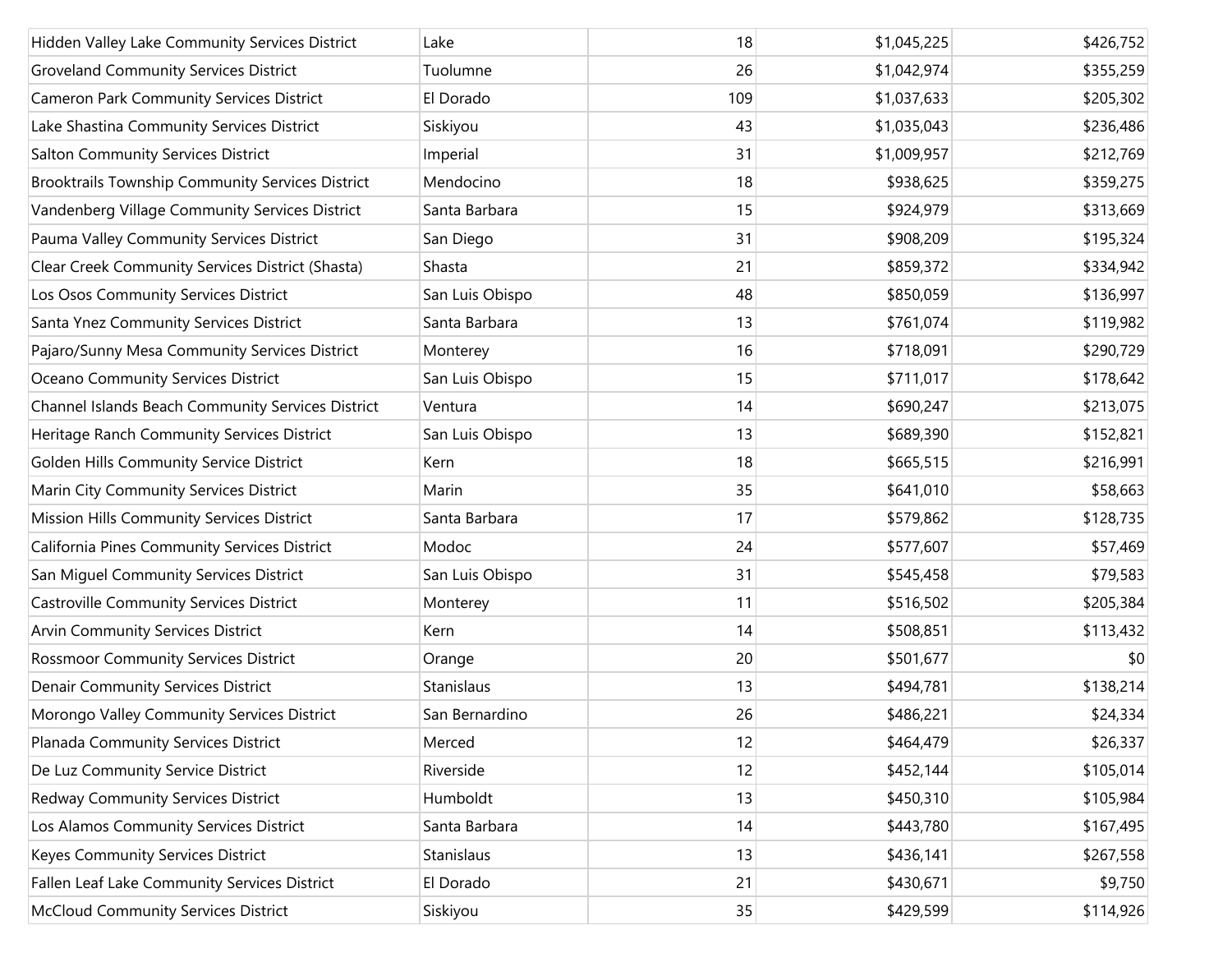| <b>Esparto Community Services District</b>       | Yolo            | 14             | \$424,522 | \$73,929  |
|--------------------------------------------------|-----------------|----------------|-----------|-----------|
| Mountain Gate Community Services District        | Shasta          | 30             | \$410,754 | \$96,199  |
| Ladera Recreation District                       | San Mateo       | 75             | \$369,770 | \$0       |
| Eastern Sierra Community Services District       | Inyo            | 10             | \$368,543 | \$137,450 |
| <b>Westwood Community Services District</b>      | Lassen          | 12             | \$359,821 | \$71,902  |
| <b>Shasta Community Services District</b>        | Shasta          | 16             | \$354,774 | \$105,918 |
| Centerville Community Services District          | Shasta          | 12             | \$348,021 | \$138,336 |
| <b>Crockett Community Services District</b>      | Contra Costa    | 40             | \$334,480 | \$17,100  |
| <b>Copper Valley Community Services District</b> | Calaveras       | 14             | \$330,558 | \$60,361  |
| Ruth Lake Community Services District            | Trinity         | 39             | \$310,678 | \$0       |
| Indian Valley Community Services District        | Plumas          | 13             | \$308,495 | \$34,000  |
| Lake Don Pedro Community Services District       | Mariposa        | 11             | \$308,386 | \$109,812 |
| Lockeford Community Services District            | San Joaquin     | 10             | \$296,588 | \$101,834 |
| Anderson Valley Community Services District      | Mendocino       | 23             | \$284,032 | \$24,052  |
| <b>Gualala Community Services District</b>       | Mendocino       | 9              | \$279,433 | \$78,424  |
| <b>Graton Community Services District</b>        | Sonoma          | 8              | \$271,207 | \$36,082  |
| Mendocino City Community Services District       | Mendocino       | 12             | \$266,035 | \$87,308  |
| <b>Boron Community Services District</b>         | Kern            | 9              | \$258,828 | \$94,431  |
| <b>Weaverville Community Services District</b>   | Trinity         | 13             | \$257,919 | \$136,153 |
| Gold Mountain Community Services District        | Plumas          | 12             | \$249,785 | \$0       |
| Southern Cascades Community Services District    | Lassen          | 25             | \$222,526 | \$0       |
| <b>Caruthers Community Services District</b>     | Fresno          | 11             | \$221,642 | \$26,601  |
| Smith River Community Services District          | Del Norte       | 11             | \$215,604 | \$45,308  |
| Plumas Eureka Community Services District        | Plumas          | 11             | \$213,849 | \$61,272  |
| Fall River Valley Community Services District    | Shasta          | 10             | \$213,568 | \$42,644  |
| Gerber-Las Flores Community Services District    | Tehama          | 9              | \$213,491 | \$36,000  |
| Willow Creek Community Services District         | Humboldt        | 14             | \$211,051 | \$106,218 |
| Del Rey Community Services District              | Fresno          | 10             | \$205,441 | \$52,229  |
| California Valley Community Services District    | San Luis Obispo | 13             | \$201,886 | \$4,438   |
| <b>Grizzly Flats Community Services District</b> | El Dorado       | 9              | \$200,882 | \$39,435  |
| <b>Baker Community Services District</b>         | San Bernardino  | 15             | \$194,554 | \$103,091 |
| <b>Sutter Community Service District</b>         | Sutter          | $\overline{9}$ | \$192,630 | \$30,814  |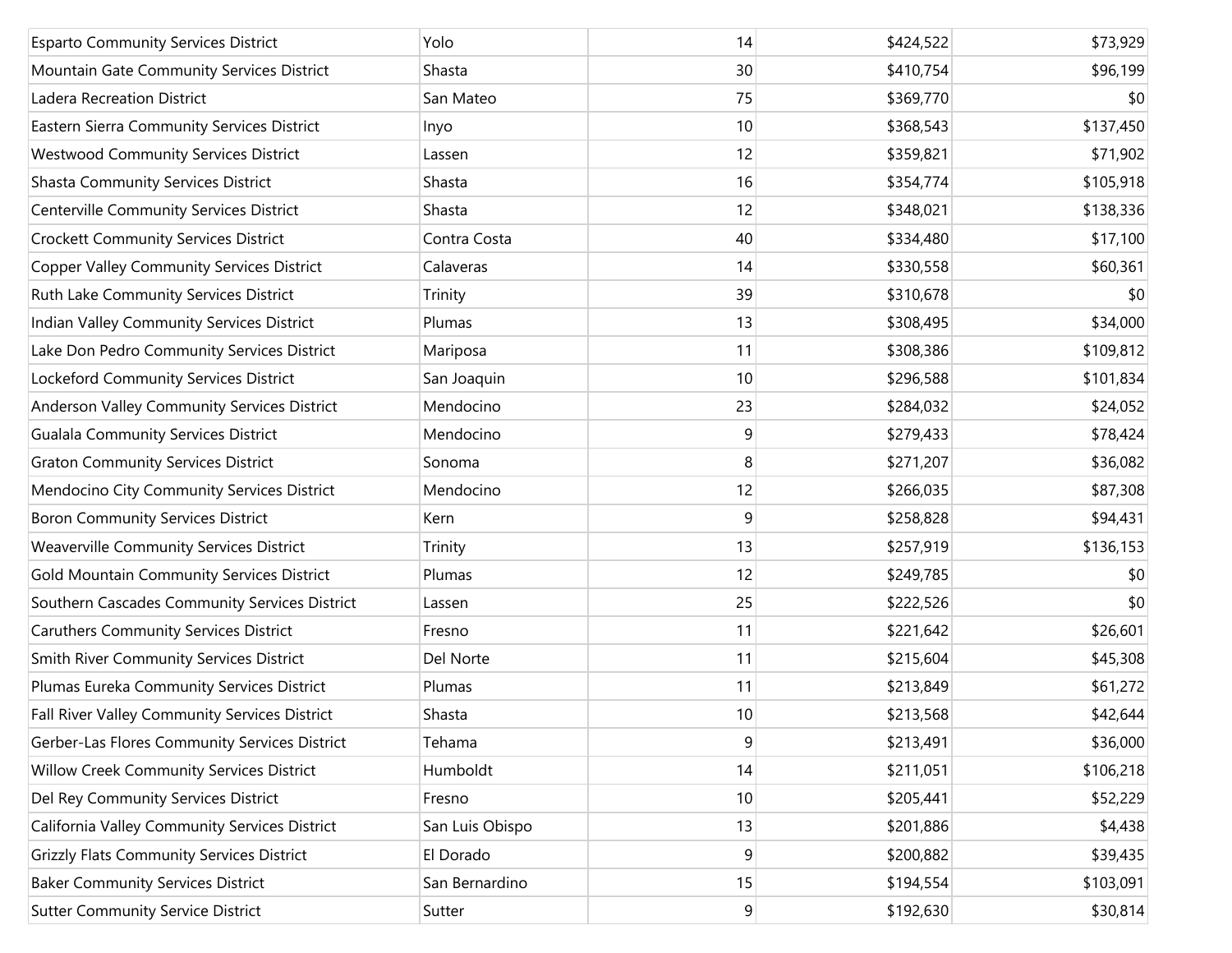| Kettleman City Community Services District       | Kings         | 9              | \$189,739 | \$90,566 |
|--------------------------------------------------|---------------|----------------|-----------|----------|
| Laton Community Services District                | Fresno        | 12             | \$186,535 | \$30,744 |
| Hamilton City Community Service District         | Glenn         | 11             | \$186,444 | \$10,309 |
| Majestic Pines Community Services District       | San Diego     | 9              | \$169,998 | \$77,751 |
| Le Grand Community Services District             | Merced        | 11             | \$167,122 | \$99,662 |
| Manila Community Services District               | Humboldt      | 9              | \$166,737 | \$23,310 |
| <b>Granada Community Services District</b>       | San Mateo     | 7              | \$163,175 | \$51,408 |
| Grizzly Lake Community Services District         | Plumas        | 11             | \$160,433 | \$17,034 |
| <b>Grizzly Ranch Community Services District</b> | Plumas        | 10             | \$140,245 | \$0      |
| Scotia Community Services District               | Humboldt      | 7              | \$137,993 | \$20,467 |
| Hilton Creek Community Services District         | Mono          | 7              | \$137,911 | \$49,676 |
| Miranda Community Services District              | Humboldt      | 15             | \$136,620 | \$0      |
| Julian Community Services District               | San Diego     | 11             | \$134,434 | \$4,928  |
| Leavitt Lake Community Service District          | Lassen        | 9              | \$132,184 | \$7,440  |
| Bel Marin Keys Community Services District       | Marin         | $\overline{7}$ | \$130,476 | \$11,868 |
| Happy Camp Community Services District           | Siskiyou      | 10             | \$128,841 | \$6,896  |
| <b>Covelo Community Services District</b>        | Mendocino     | 6              | \$128,669 | \$22,469 |
| <b>Goshen Community Services District</b>        | Tulare        | 9              | \$123,896 | \$0      |
| <b>West Almanor Community Services District</b>  | Plumas        | 13             | \$122,491 | \$23,080 |
| Isla Vista Community Services District           | Santa Barbara | 12             | \$122,167 | \$3,987  |
| <b>Richgrove Community Services District</b>     | Tulare        | 8              | \$122,122 | \$8,907  |
| Loleta Community Services District               | Humboldt      | 12             | \$119,255 | \$0      |
| Capistrano Bay Community Services District       | Orange        | 7              | \$118,741 | \$23,773 |
| Muir Beach Community Services District           | Marin         | 13             | \$118,071 | \$9,242  |
| <b>Cuyama Community Services District</b>        | Santa Barbara | 13             | \$110,726 | \$13,860 |
| <b>Biola Community Services District</b>         | Fresno        | 9              | \$109,743 | \$0      |
| Hamilton Branch Community Services District      | Plumas        | 9              | \$109,574 | \$0      |
| Knights Landing Community Services District      | Yolo          | 8              | \$104,641 | \$20,278 |
| Valley Center Parks and Recreation District      | San Diego     | 18             | \$104,268 | \$0      |
| <b>Tipton Community Services District</b>        | Tulare        | 13             | \$98,769  | \$35,440 |
| Lewiston Community Services District             | Trinity       | 13             | \$95,035  | \$0      |
| <b>Weott Community Services District</b>         | Humboldt      | 10             | \$92,705  | \$0      |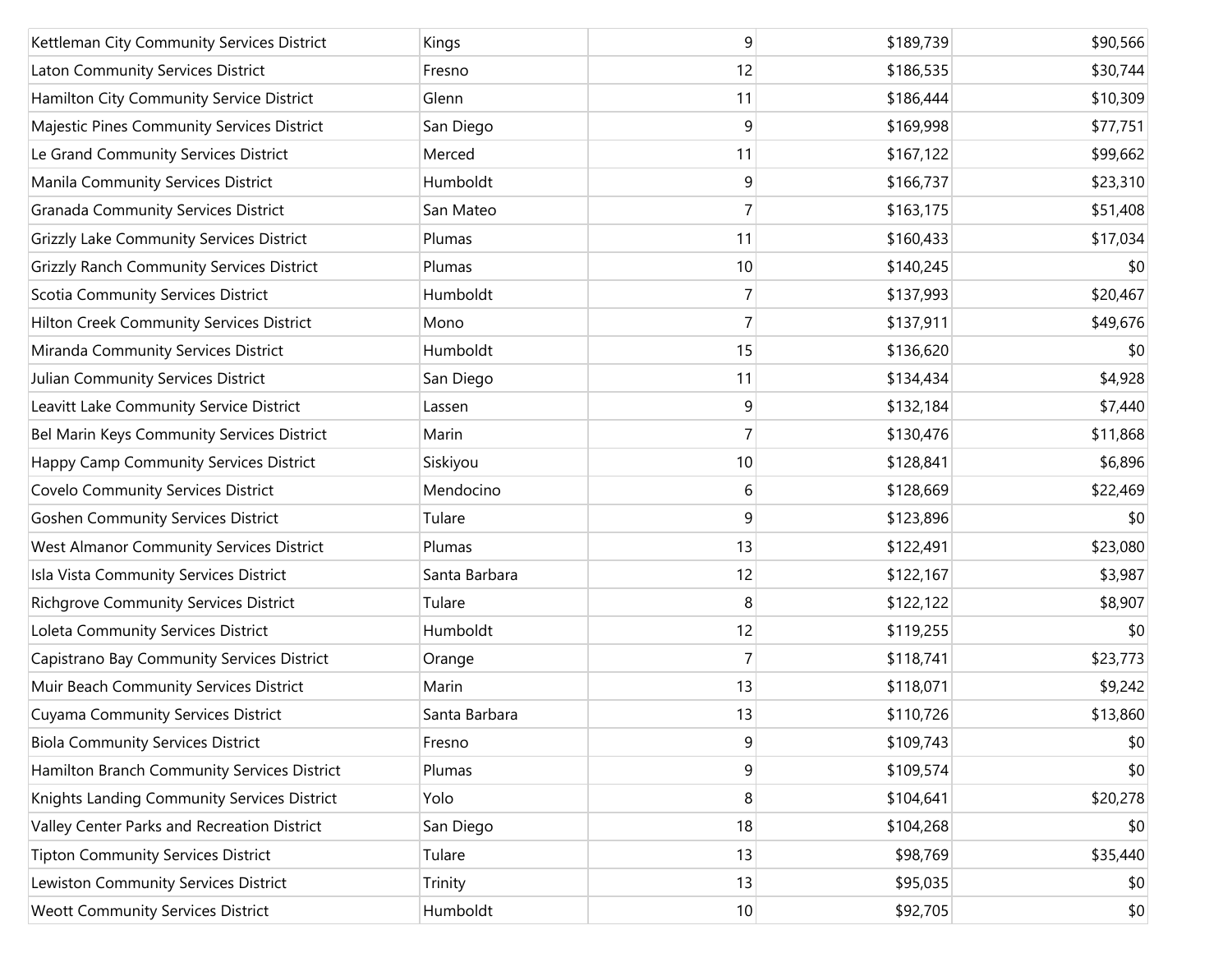| <b>Emerald Bay Service District</b>                | Orange          | 6              | \$91,875 | \$15,324 |
|----------------------------------------------------|-----------------|----------------|----------|----------|
| Westhaven Community Services District              | Humboldt        | 9              | \$87,115 | \$19,372 |
| Jacumba Community Services District                | San Diego       | 9              | \$84,131 | \$0      |
| Poplar Community Service District                  | Tulare          | 10             | \$81,381 | \$20,571 |
| Lone Pine Community Services District              | Inyo            | 9              | \$81,244 | \$0      |
| Alpaugh Community Services District                | Tulare          | $\overline{7}$ | \$78,921 | \$9,958  |
| Wrightwood Community Services District             | San Bernardino  | 12             | \$77,622 | \$0      |
| Douglas City Community Services District           | Trinity         | 14             | \$76,945 | \$0      |
| <b>Madison Community Services District</b>         | Yolo            | 10             | \$75,661 | \$0      |
| Christian Valley Park Community Services District  | Placer          | $\overline{7}$ | \$72,278 | \$0      |
| <b>Edgemont Community Services District</b>        | Riverside       | 6              | \$71,216 | \$0      |
| Pine Grove Community Services District             | Amador          | 10             | \$69,412 | \$15,158 |
| Daggett Community Services District                | San Bernardino  | 9              | \$68,878 | \$0      |
| Mountain Meadows Community Services District       | Kern            | 23             | \$68,156 | \$0      |
| Home Garden Community Service District             | Kings           | $\overline{7}$ | \$67,987 | \$0      |
| <b>Gasquet Community Services District</b>         | Del Norte       | 12             | \$66,335 | \$0      |
| Three Rivers Community Services District           | Tulare          | 6              | \$65,591 | \$3,984  |
| London Community Services District                 | Tulare          | 12             | \$65,039 | \$11,935 |
| Cazadero Community Services District               | Sonoma          | 28             | \$62,588 | \$0      |
| Armona Community Services District                 | Kings           | 7              | \$62,463 | \$9,628  |
| Yermo Community Services District                  | San Bernardino  | 18             | \$61,677 | \$0      |
| Spalding Community Service District                | Lassen          | 11             | \$58,003 | \$0      |
| Desert Lake Community Services District            | Kern            | 9              | \$56,443 | \$0      |
| <b>Big River Community Services District</b>       | San Bernardino  | 10             | \$56,174 | \$0      |
| <b>Orleans Community Services District</b>         | Humboldt        | 9              | \$55,068 | \$0      |
| Indian Creek-Westridge Community Services District | Inyo            | 8              | \$50,872 | \$0      |
| Tenaja Community Services District                 | Riverside       | $\overline{7}$ | \$49,521 | \$12,000 |
| Cacheville Community Services District             | Yolo            | 8              | \$49,477 | \$0      |
| Anderson Springs Community Services District       | Lake            | 8              | \$48,322 | \$0      |
| Inyokern Community Services District               | Kern            | $\overline{7}$ | \$47,275 | \$0      |
| Avila Beach Community Services District            | San Luis Obispo | 6              | \$47,185 | \$3,187  |
| Clear Creek Community Service District (Lassen)    | Lassen          | 8              | \$44,550 | \$0      |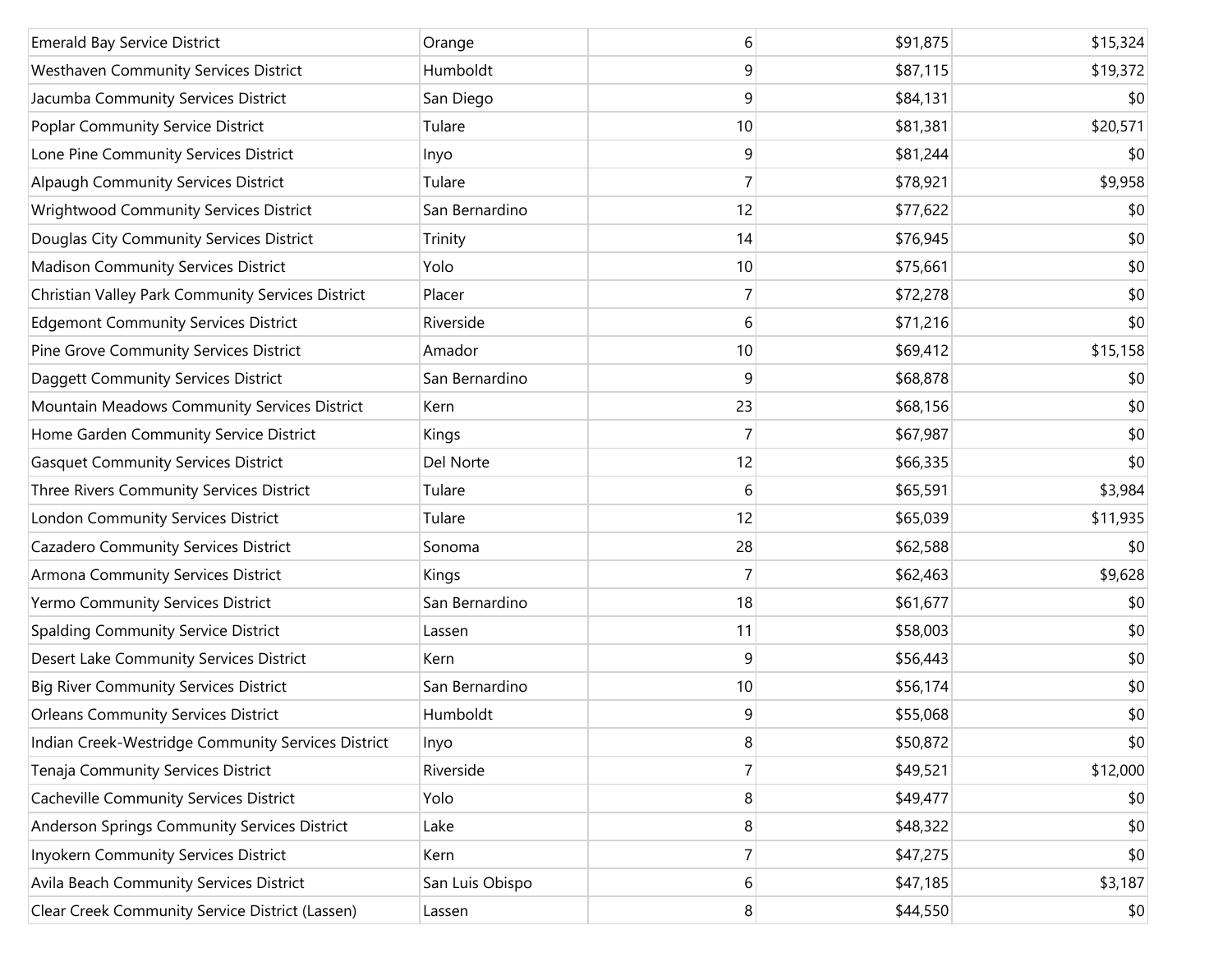| <b>Big Rock Community Services District</b>           | Del Norte      | 11 | \$44,127 | \$0     |
|-------------------------------------------------------|----------------|----|----------|---------|
| Palmer Creek Community Services District              | Humboldt       | 10 | \$43,776 | \$0     |
| Newberry Community Services District                  | San Bernardino | 24 | \$41,846 | \$0     |
| <b>Occidental Community Services District</b>         | Sonoma         | 34 | \$39,985 | \$0     |
| Montalvo Community Services District                  | Ventura        | 6  | \$39,400 | \$930   |
| <b>Sultana Community Services District</b>            | Tulare         | 6  | \$39,300 | \$0     |
| Fieldbrook Glendale Community Services District       | Humboldt       | 8  | \$38,514 | \$0     |
| <b>Olancha Community Services District</b>            | Inyo           | 27 | \$38,423 | \$0     |
| <b>Snelling Community Services District</b>           | Merced         | 10 | \$36,585 | \$0     |
| Los Molinos Community Services District               | Tehama         | 12 | \$35,503 | \$2,353 |
| Elk Creek Community Services District                 | Glenn          | 7  | \$34,980 | \$0     |
| <b>Greenstone Country Community Services District</b> | El Dorado      | 6  | \$34,504 | \$0     |
| <b>Greenhorn Creek Community Services District</b>    | Plumas         | 7  | \$33,992 | \$0     |
| <b>Grayson Community Services District</b>            | Stanislaus     | 16 | \$33,865 | \$0     |
| <b>Orick Community Services District</b>              | Humboldt       | 9  | \$31,892 | \$0     |
| Sierra Highlands Community Services District          | Inyo           | 5  | \$30,935 | \$0     |
| <b>Teviston Community Services District</b>           | Tulare         | 6  | \$30,833 | \$0     |
| Phillipsville Community Services District             | Humboldt       | 6  | \$28,907 | \$0     |
| Igo-Ono Community Services District                   | Shasta         | 6  | \$26,469 | \$0     |
| Crows Landing Community Services District             | Stanislaus     | 16 | \$26,108 | \$0     |
| <b>Cameron Estates Community Services District</b>    | El Dorado      | 6  | \$26,000 | \$0     |
| Ponderosa Community Services District                 | Tulare         | 8  | \$25,270 | \$0     |
| Chalfant Valley Fire Department                       | Mono           | 18 | \$24,367 | \$0     |
| Bombay Beach Community Service District               | Imperial       | 8  | \$23,760 | \$0     |
| Midway Community Services District                    | Merced         | 8  | \$20,518 | \$0     |
| Camptonville Community Services District              | Yuba           | 8  | \$19,739 | \$0     |
| East Orosi Community Services District                | Tulare         | 6  | \$19,500 | \$0     |
| Riverside Community Services District                 | Humboldt       | 7  | \$18,413 | \$0     |
| <b>Birchim Community Services District</b>            | Mono           | 7  | \$18,000 | \$0     |
| <b>Westley Community Services District</b>            | Stanislaus     | 11 | \$17,940 | \$0     |
| Heather Glen Community Services District              | Placer         | 8  | \$16,563 | \$0     |
| Hornbrook Community Service District                  | Siskiyou       | 5  | \$16,007 | \$0     |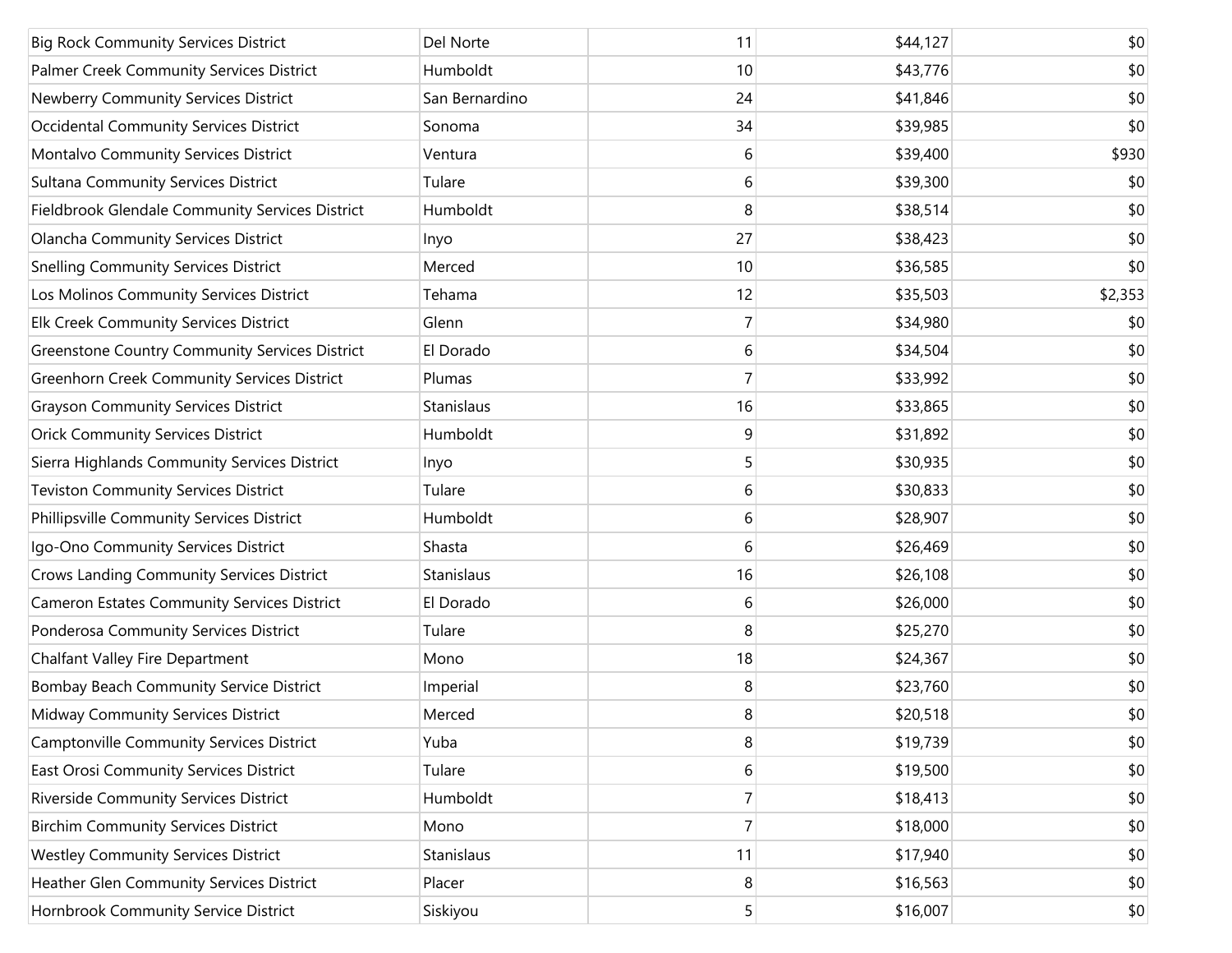| Paskenta Community Services District                        | Tehama          | 6              | \$15,998 | \$0 |
|-------------------------------------------------------------|-----------------|----------------|----------|-----|
| Adin Community Services District                            | Modoc           | 7              | \$13,800 | \$0 |
| <b>Tennant Community Services District</b>                  | Siskiyou        | 5              | \$13,299 | \$0 |
| <b>Spreckels Community Services District</b>                | Monterey        | 6              | \$13,227 | \$0 |
| <b>Stones-Bengard Community Service District</b>            | Lassen          | 7              | \$12,503 | \$0 |
| <b>Barstow Heights Community Services District</b>          | San Bernardino  | 6              | \$12,353 | \$0 |
| Patterson Tract Community Service District                  | Tulare          | 7              | \$11,974 | \$0 |
| <b>Big Creek Community Services District</b>                | Fresno          | 7              | \$11,701 | \$0 |
| Sierra Cedars Community Services District                   | Fresno          | $\overline{7}$ | \$11,700 | \$0 |
| Klamath Community Services District                         | Del Norte       | 7              | \$11,028 | \$0 |
| Loma Rica-Browns Valley Community Service District          | Yuba            | 6              | \$10,500 | \$0 |
| Casmalia Community Services District                        | Santa Barbara   | 5              | \$9,300  | \$0 |
| San Simeon Community Services District                      | San Luis Obispo | 6              | \$5,000  | \$0 |
| <b>Graeagle Community Services District</b>                 | Plumas          | 6              | \$3,085  | \$0 |
| Rincon Ranch Community Services District                    | San Diego       | 6              | \$2,700  | \$0 |
| Tomales Village Community Services District                 | Marin           | 5              | \$2,500  | \$0 |
| <b>Artois Community Services District</b>                   | Glenn           | 6              | \$2,400  | \$0 |
| <b>Carlotta Community Services District</b>                 | Humboldt        | 6              | \$2,400  | \$0 |
| <b>Wallace Community Services District</b>                  | Calaveras       | 6              | \$2,361  | \$0 |
| Pliocene Ridge Community Services District                  | Sierra          | 18             | \$2,067  | \$0 |
| Allensworth Community Services District                     | Tulare          | 3              | \$0      | \$0 |
| Alpine Village-Sequoia Crest Community Services<br>District | Tulare          | 5              | \$0      | \$0 |
| Arroyo Vista Community Service District                     | El Dorado       | 3              | \$0      | \$0 |
| Auburn Valley Community Services District                   | Placer          | 5              | \$0      | \$0 |
| Audubon Hills Community Services District                   | El Dorado       | 5              | \$0      | \$0 |
| <b>Ballico Community Services District</b>                  | Merced          | 5              | \$0      | \$0 |
| Bell Canyon Community Services District                     | Ventura         | 5              | \$0      | \$0 |
| Berry Creek Community Services District                     | <b>Butte</b>    | 4              | \$0      | \$0 |
| Bertsch-Ocean View Community Services District              | Del Norte       | 5              | \$0      | \$0 |
| Beyers Lane Community Services District                     | Nevada          | 4              | \$0      | \$0 |
| <b>Big Pine Community Services District</b>                 | Inyo            | 5              | \$0      | \$0 |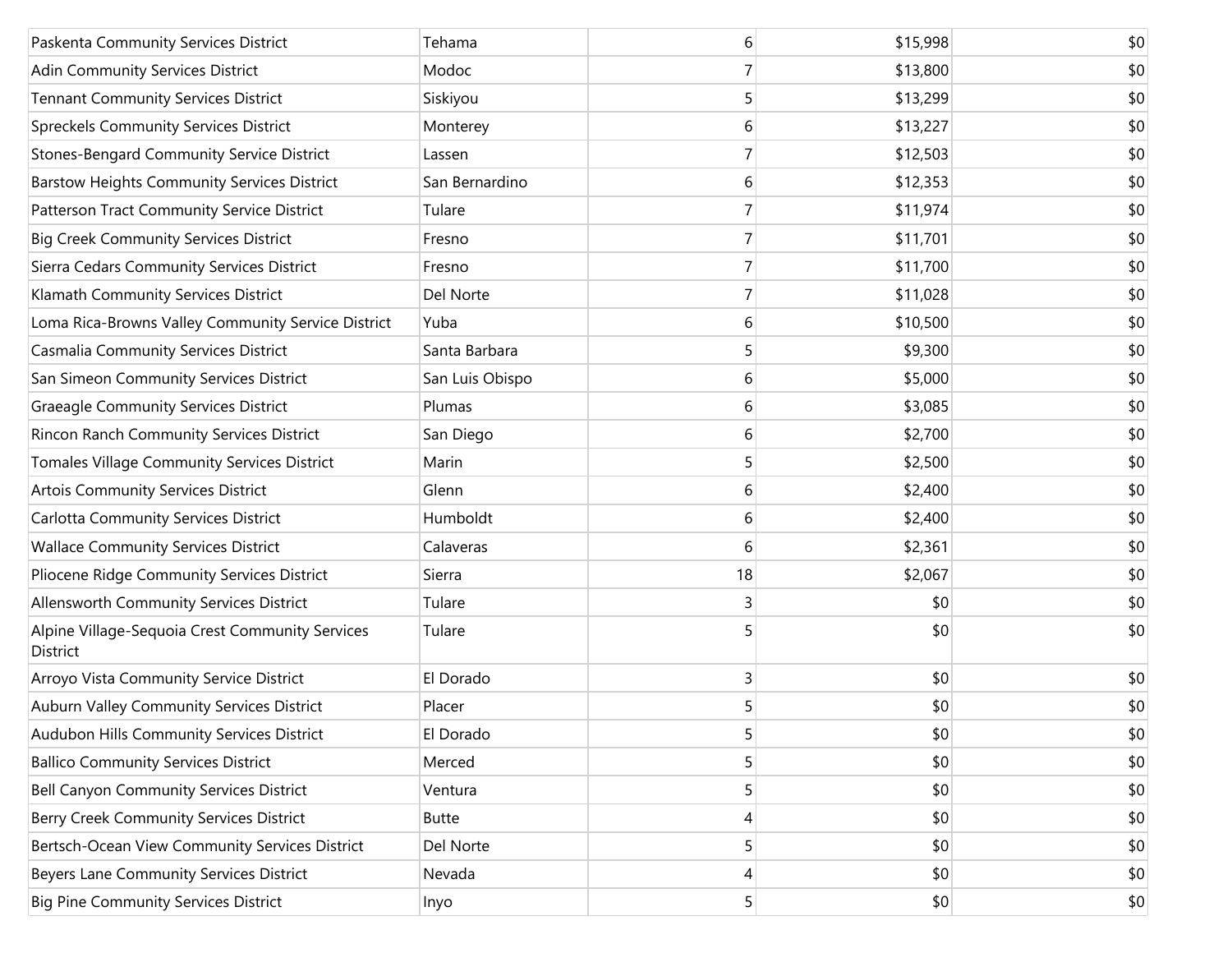| <b>Bluffs Community Services District</b>                  | Fresno          | 4 | \$0 | \$0 |
|------------------------------------------------------------|-----------------|---|-----|-----|
| <b>Bradbury Estates Community Services District</b>        | Los Angeles     | 5 | \$0 | \$0 |
| <b>Briceland Community Services District</b>               | Humboldt        |   | \$0 | \$0 |
| <b>Butler-Keys Community Service District</b>              | Lake            | 5 | \$0 | \$0 |
| <b>Butte City Community Services District</b>              | Glenn           | 4 | \$0 | \$0 |
| <b>Buzztail Community Services District</b>                | <b>Butte</b>    | 5 | \$0 | \$0 |
| C Road Community Services District                         | Plumas          |   | \$0 | \$0 |
| Callahan Water District                                    | Siskiyou        | 5 | \$0 | \$0 |
| Church Tree Community Services District                    | Del Norte       | 4 | \$0 | \$0 |
| <b>Circle XX Community Services District</b>               | Calaveras       | 5 | \$0 | \$0 |
| <b>Comptche Community Services District</b>                | Mendocino       |   | \$0 | \$0 |
| Connie Lane Community Services District                    | El Dorado       | 6 | \$0 | \$0 |
| Copper Cove Rocky Road Community Services District         | Calaveras       | 3 | \$0 | \$0 |
| <b>Cosumnes River Community Services District</b>          | El Dorado       | 5 | \$0 | \$0 |
| Daphnedale Community Services District                     | Modoc           | 3 | \$0 | \$0 |
| Darwin Community Services District                         | Inyo            | 5 | \$0 | \$0 |
| Descanso Community Water District                          | San Diego       | 4 | \$0 | \$0 |
| Diablo Community Services District                         | Contra Costa    | 5 | \$0 | \$0 |
| District 10-Hallwood Community Services District           | Yuba            |   | \$0 | \$0 |
| <b>Ducor Community Services District</b>                   | Tulare          | 3 | \$0 | \$0 |
| East China Hill Community Services District                | El Dorado       | 5 | \$0 | \$0 |
| <b>Easton Community Services District</b>                  | Fresno          | 5 | \$0 | \$0 |
| Elk Community Services District                            | Mendocino       | 5 | \$0 | \$0 |
| Fairbanks Ranch Community Services District                | San Diego       | 5 | \$0 | \$0 |
| Feather River Canyon Community Services District           | Plumas          | 5 | \$0 | \$0 |
| Fiddletown Community Services District                     | Amador          | 5 | \$0 | \$0 |
| Garden Valley Ranch Estates Community Services<br>District | El Dorado       | 5 | \$0 | \$0 |
| Golden West Community Services District                    | El Dorado       | 6 | \$0 | \$0 |
| Ground Squirrel Hollow Community Services District         | San Luis Obispo | 5 | \$0 | \$0 |
| Hickok Road Community Service District                     | El Dorado       | 5 | \$0 | \$0 |
| Hillwood Community Service District                        | El Dorado       | 5 | \$0 | \$0 |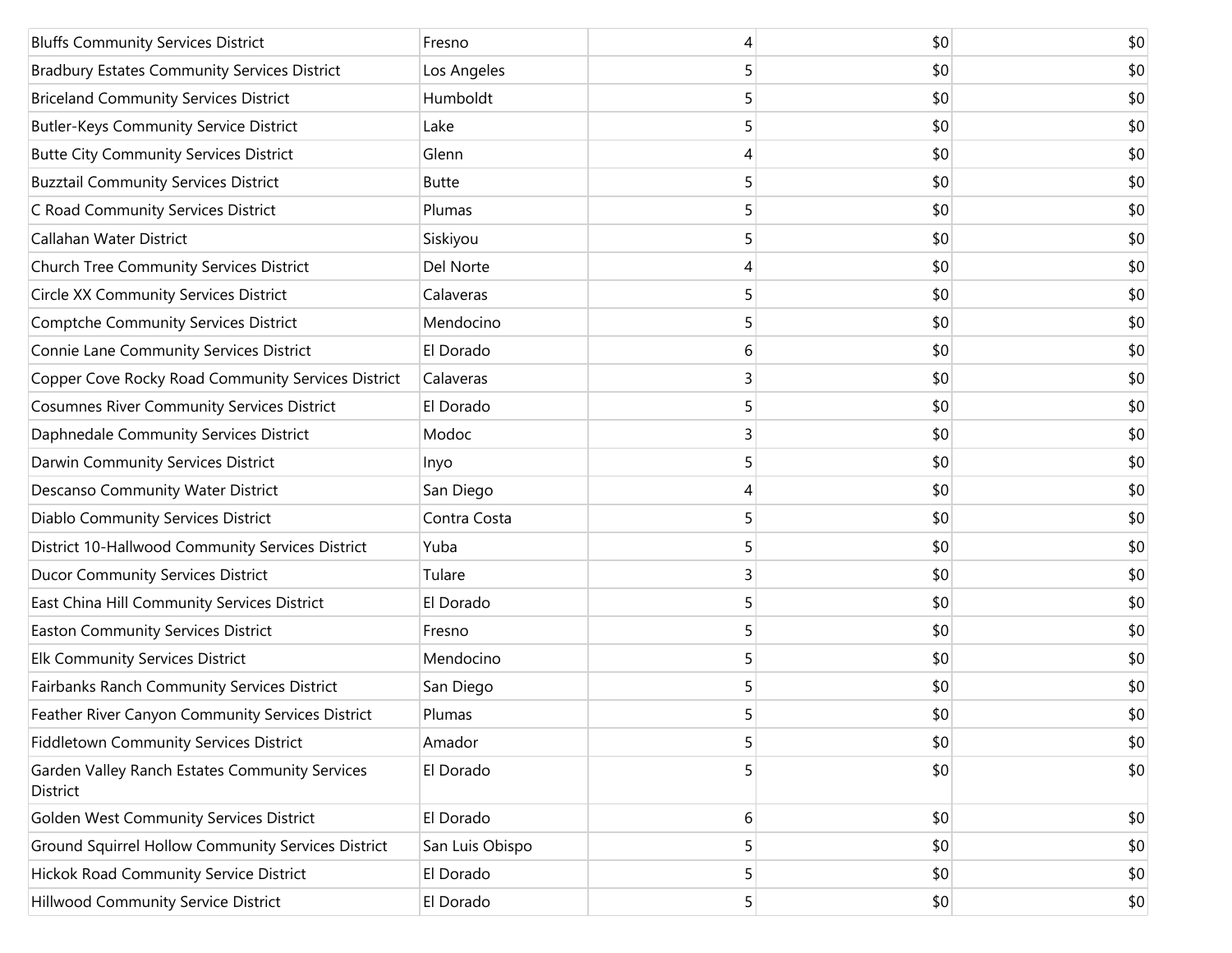| Holiday Lakes Community Services District                     | El Dorado       | 5 | \$0 | \$0 |
|---------------------------------------------------------------|-----------------|---|-----|-----|
| <b>HRC Community Services District</b>                        | Del Norte       | 5 | \$0 | \$0 |
| Hunter Valley Community Services District                     | Del Norte       | 3 | \$0 | \$0 |
| Hyampom Community Service District                            | Trinity         | 5 | \$0 | \$0 |
| Independence Ranch Community Services District                | San Luis Obispo | 5 | \$0 | \$0 |
| Keeler Community Services District                            | Inyo            | 5 | \$0 | \$0 |
| Kingsbury Greens Community Services District                  | Nevada          | 4 | \$0 | \$0 |
| Knights Ferry Community Services District                     | Stanislaus      | 4 | \$0 | \$0 |
| Knightsen Town Community Services District                    | Contra Costa    | 5 | \$0 | \$0 |
| Knolls Property Owners Community Services District            | El Dorado       | 5 | \$0 | \$0 |
| Lake Canyon Community Services District                       | Santa Clara     | 5 | \$0 | \$0 |
| Lake Isabella Community Service District                      | Kern            | 3 | \$0 | \$0 |
| Lake of the Pines Ranchos Road Community Services<br>District | Nevada          |   | \$0 | \$0 |
| Lakeview Community Services District                          | El Dorado       | 5 | \$0 | \$0 |
| Lanare Community Services District                            | Fresno          | 4 | \$0 | \$0 |
| Linne Community Services District                             | San Luis Obispo | 5 | \$0 | \$0 |
| Lions Gate Community Services District                        | Santa Clara     | 5 | \$0 | \$0 |
| Little Valley Community Services District                     | Lassen          | 6 | \$0 | \$0 |
| Long Valley Community Services District                       | Plumas          | 5 | \$0 | \$0 |
| Lynn Park Acres Community Services District                   | Calaveras       | 5 | \$0 | \$0 |
| Mammoth Lakes Community Services District                     | Mono            | 3 | \$0 | \$0 |
| Marble Mountain Homeowners Community Services<br>District     | El Dorado       | 5 | \$0 | \$0 |
| <b>Mesa Community Services District</b>                       | Inyo            | 5 | \$0 | \$0 |
| Middle River Community Service District                       | Calaveras       | 3 | \$0 | \$0 |
| Monterey Park Tract Community Services District               | Stanislaus      | 5 | \$0 | \$0 |
| Morro Hills Community Services District                       | San Diego       | 5 | \$0 | \$0 |
| Mortara Circle Community Services District                    | El Dorado       | 5 | \$0 | \$0 |
| Mystic Mine Road Community Services District                  | Nevada          | 5 | \$0 | \$0 |
| Nashville Trails Community Services District                  | El Dorado       | 5 | \$0 | \$0 |
| Northeast Willows Community Service District                  | Glenn           | 5 | \$0 | \$0 |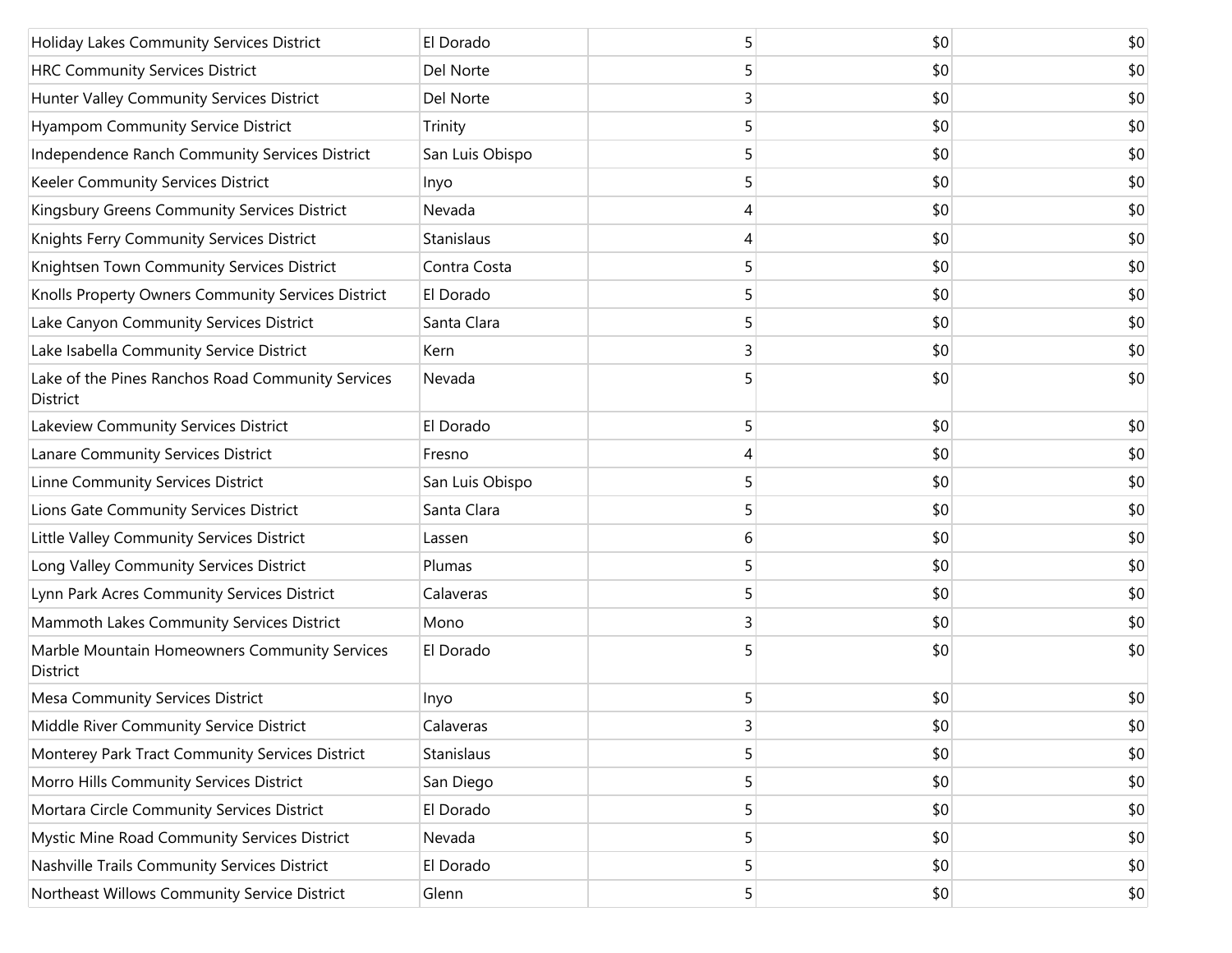| Ord Bend Community Services District                  | Glenn           | 5 | \$0 | \$0 |
|-------------------------------------------------------|-----------------|---|-----|-----|
| Pasadena Glen Community Services District             | Los Angeles     | 5 | \$0 | \$0 |
| Patrick Creek Community Services District             | Humboldt        | 5 | \$0 | \$0 |
| Pine Acres Community Services District                | Amador          | 5 | \$0 | \$0 |
| Point Dume Community Services District                | Los Angeles     | 3 | \$0 | \$0 |
| Potter Valley Community Services District             | Mendocino       | 5 | \$0 | \$0 |
| Ranch House Estates Community Services District       | Amador          | 5 | \$0 | \$0 |
| Rancho Santa Fe Community Services District           | San Diego       | 5 | \$0 | \$0 |
| Redwood Park Community Services District              | Del Norte       | 5 | \$0 | \$0 |
| Richardson Springs Community Services District        | <b>Butte</b>    | 5 | \$0 | \$0 |
| Ridgewood Acres Community Services District           | Amador          | 3 | \$0 | \$0 |
| Rising Hill Community Services District               | El Dorado       | 5 | \$0 | \$0 |
| Riverdale Park Tract Community Services District      | Stanislaus      | 5 | \$0 | \$0 |
| Rolling Hills Community Services District             | El Dorado       | 5 | \$0 | \$0 |
| Rural North Vacaville Water District                  | Solano          | 5 | \$0 | \$0 |
| <b>Salyer Community Service District</b>              | Trinity         | 5 | \$0 | \$0 |
| Santa Lucia Community Services District               | Monterey        | 5 | \$0 | \$0 |
| Santa Rita Hills Community Services District          | Santa Barbara   | 3 | \$0 | \$0 |
| Showcase Ranches Community Services District          | El Dorado       | 5 | \$0 | \$0 |
| Sierra North Community Service District               | Inyo            | 4 | \$0 | \$0 |
| Sierra Oaks Community Services District               | El Dorado       | 3 | \$0 | \$0 |
| Southern Coachella Valley Community Services District | Riverside       | 4 | \$0 | \$0 |
| Squire Canyon Community Services District             | San Luis Obispo | 4 | \$0 | \$0 |
| <b>Starlite Community Services District</b>           | Inyo            | 5 | \$0 | \$0 |
| Suburban Pines Community Services District            | Placer          | 5 | \$0 | \$0 |
| <b>Sunset Heights Community Services District</b>     | Amador          | 5 | \$0 | \$0 |
| Surfside Colony Community Services District           | Orange          | 5 | \$0 | \$0 |
| Three Arch Bay Community Services District            | Orange          | 5 | \$0 | \$0 |
| Three Cent Flat Community Services District           | Calaveras       | 5 | \$0 | \$0 |
| <b>Tract 92-Community Services District</b>           | Tulare          | 5 | \$0 | \$0 |
| Trinity Center Community Services District            | Trinity         | 5 | \$0 | \$0 |
| <b>Volcano Community Services District</b>            | Amador          | 5 | \$0 | \$0 |